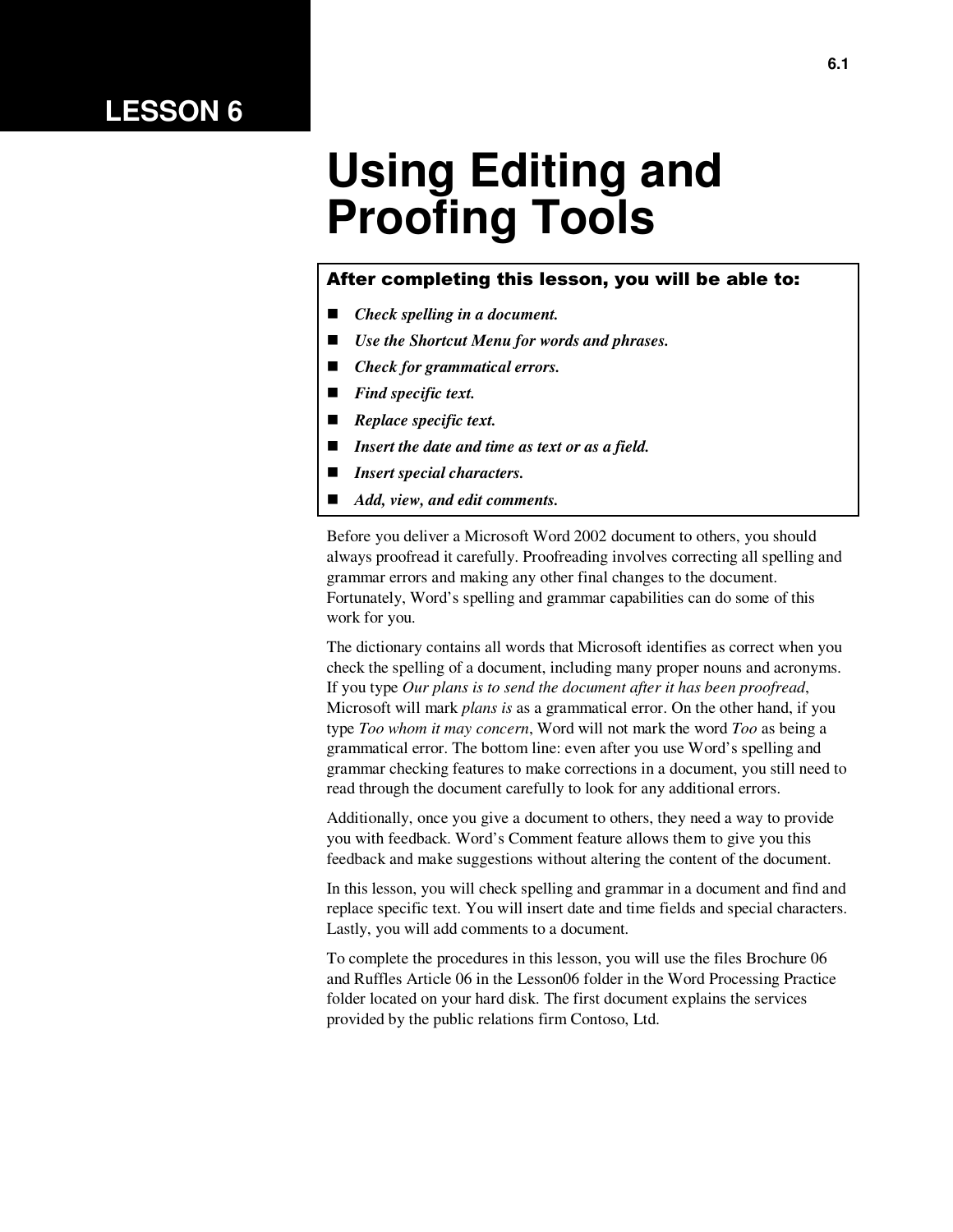### Checking Spelling in a Document

There are three ways to check spelling in a document, depending on whether you want to correct errors as soon as Word identifies them or whether you want to wait and check spelling for the entire document after you have created it:

- Right-click a word that has a red wavy underline, and then select a suggested correction from the list.
- On the Standard toolbar, click the Spelling and Grammar button to check spelling and grammar in the entire document.
- On the Tools menu, click Spelling and Grammar to check spelling and grammar in the entire document.

When you check the spelling for a complete document, Word compares each word in the document with words in its standard dictionary. If an error is found, the word is selected in the document window, and alternative selections are listed in the Suggestions list. After a possible misspelled word has been located, the following options are available, some of which appear as buttons in the Spelling and Grammar dialog box.

| <b>Button</b>      | <b>Function</b>                                                                                                                                                                                             |  |
|--------------------|-------------------------------------------------------------------------------------------------------------------------------------------------------------------------------------------------------------|--|
| Ignore Once        | Ignores only that occurrence of the selected<br>word.                                                                                                                                                       |  |
| Ignore All         | Ignores all occurrences of the word.                                                                                                                                                                        |  |
| Add to Dictionary  | Adds the word to the custom dictionary.                                                                                                                                                                     |  |
| Change             | Replaces the selected word with the selected<br>word in the Suggestions list.                                                                                                                               |  |
| Change All         | Replaces all occurrences of the word with the<br>selected word in the Suggestions list.                                                                                                                     |  |
| Suggestions        | Lists alternative suggestions for the misspelled<br>word in the list.                                                                                                                                       |  |
| <b>AutoCorrect</b> | Adds the word to a list that Word uses to<br>automatically correct spellings of the word as<br>you type it.                                                                                                 |  |
| Undo               | Returns a spelling correction to its previous state.                                                                                                                                                        |  |
| Delete             | Appears if a double occurrence of a word is<br>detected (such as to to modify the document), and<br>can be used to delete the second occurrence.                                                            |  |
| Options            | Customizes spelling and grammar checking. For<br>example, you can specify whether you want<br>Word to ignore certain words with uppercase<br>characters or words with numbers when Word<br>checks spelling. |  |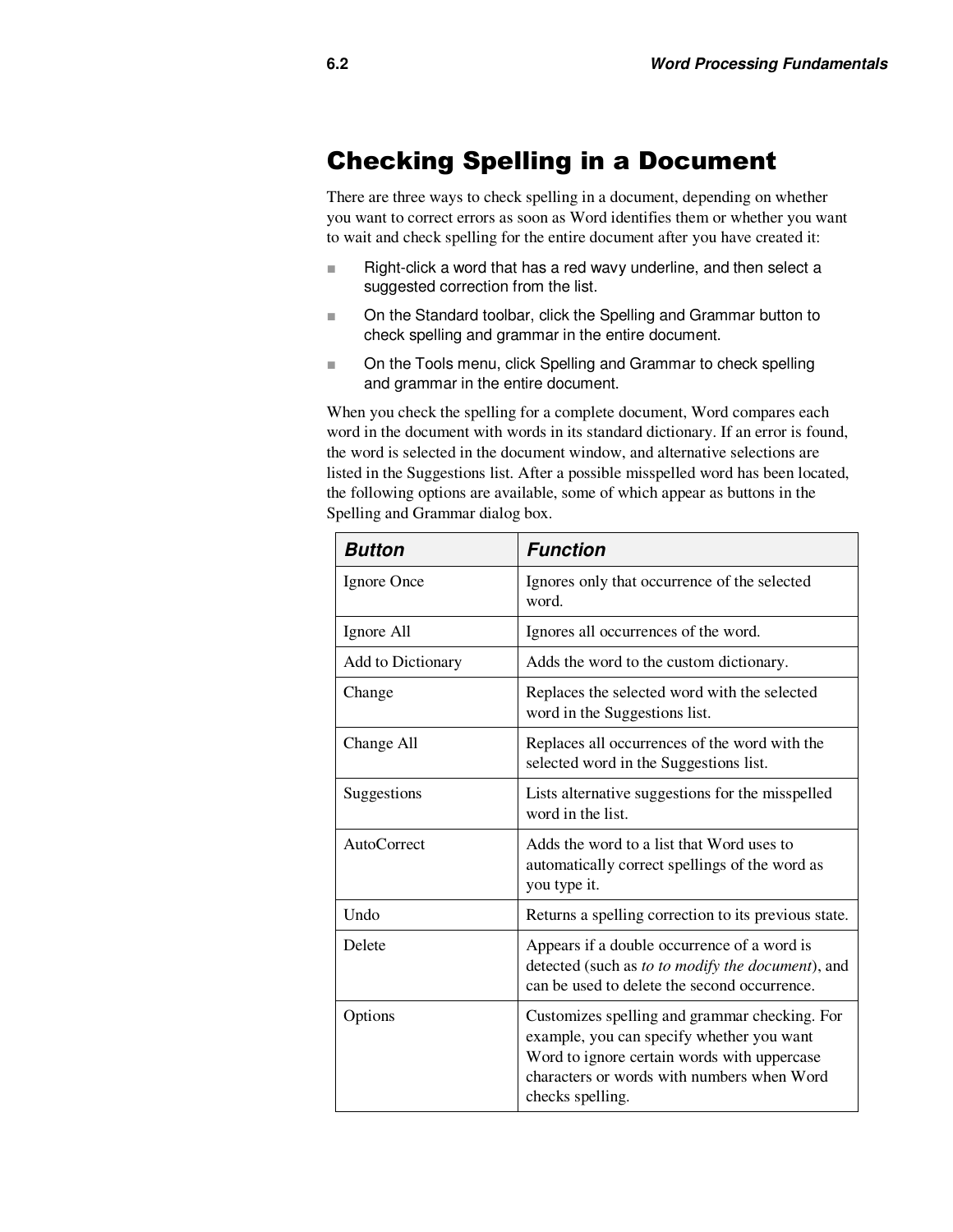To complete the following exercise, you should verify that the Check spelling as you type option is in use. On the Tools menu, click Options. In the Options dialog box, click the Spelling & Grammar tab, and verify that the Check spelling as you type check box is selected.

You can also start the spelling and grammar checker by pressing F7.

In this exercise, you correct a single spelling error, check a complete document for spelling errors, and then correct or ignore the potential errors that Word identifies.

- **1** On the Standard toolbar, click the Open button. The Open dialog box appears.
- **2** Click the Look in down arrow, double-click the icon for your hard drive, double-click the Word Processing Practice folder, and then double-click the Lesson06 folder.

The contents of the Lesson06 folder are displayed.

- **3** Double-click the file Brochure 06. The file Brochure 07 appears in Word and the Open dialog box closes.
- **4** In the first line of the second paragraph, right-click the misspelled word *aech*, and click each in the list of possible corrections that appears.

The word is corrected in the document.

**5** On the Standard toolbar, click the Spelling and Grammar button. The Spelling and Grammar dialog box appears with the word CLnetworks selected in the document window.

Word has only one suggestion for this term and it is obviously not the correct substitution.

| Spelling and Grammar: English (U.S.)              |                   |   |             |  |  |  |
|---------------------------------------------------|-------------------|---|-------------|--|--|--|
| Not in Dictionary:                                |                   |   |             |  |  |  |
| Meetings are on the second Tuesday of             |                   |   | Ignore Once |  |  |  |
| each month and we call them-<br><b>CLnetworks</b> |                   | ≣ | Ignore All  |  |  |  |
|                                                   | Add to Dictionary |   |             |  |  |  |
| Suggestions:                                      |                   |   |             |  |  |  |
| Legworks<br>A                                     |                   |   | ⊆hange      |  |  |  |
|                                                   |                   |   | Change All  |  |  |  |
|                                                   | AutoCorrect       |   |             |  |  |  |
| $\triangledown$ Check grammar                     |                   |   |             |  |  |  |
|                                                   | Undo<br>Options   |   | Cancel      |  |  |  |

**6** Clear the Check grammar check box if it is currently selected.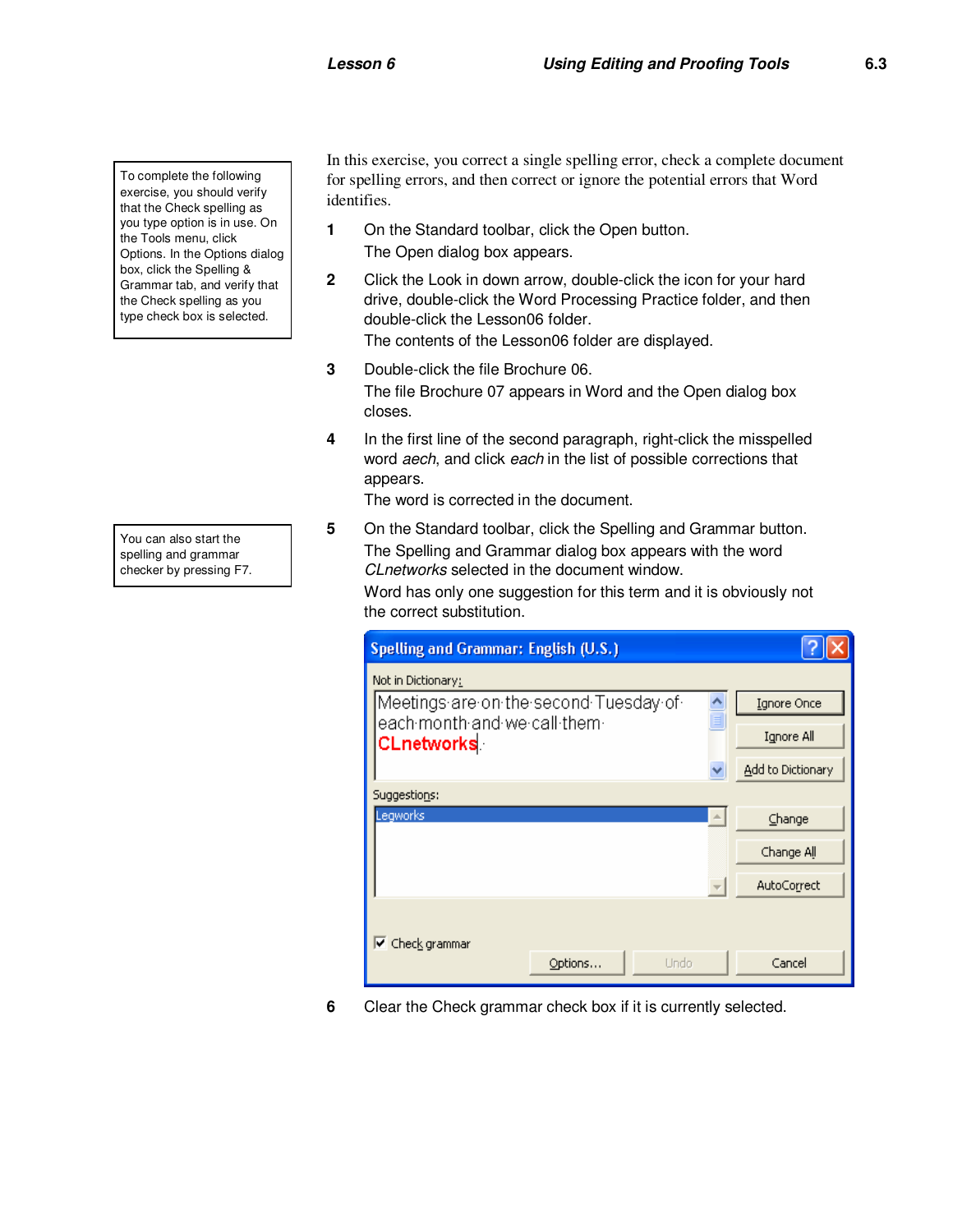**7** Click the Ignore All button.

The word and all future instances of it in the document are ignored, and the word an is selected. Because this is an occurrence of a double word and not a misspelling, no alternative spellings are offered.

**8** Click the Delete button.

The second occurrence of the word an is deleted, and the capitalization error MEmbership is selected. The correct usage of the capitalized word is displayed and selected in the Suggestions list.

- **9** Click the Change button to change the capitalization to Membership.
- **10** Word continues to check the document for spelling errors. When an error occurs, choose the best choice in the Suggestions list and click the Change button. Continue making the necessary corrections in the document.

When Word has finished locating all potential spelling errors, the Spelling and Grammar dialog box closes and the following message box appears.



**11** Click OK.

The message box closes.

**12** On the File menu, click Save As, and Save the document as **Brochure 07 Edited**.

Word saves the document. Keep this file open for the next exercise.

#### Using the Shortcut Menu for Words and Phrases

To identify the cause of a single grammatical error, you can right-click any word marked with a green wavy line to display a shortcut menu, and then make a selection from the shortcut menu as desired. The first item on the menu is a brief description of the error. If you click the About This Sentence item on the shortcut menu, Word displays a more thorough explanation of the grammatical problem and suggests ways to correct it.

If a red wavy line appears under a word that you know is spelled correctly (such as a proper name), you can add that word to the dictionary. To add a

You can undo spelling corrections one-by-one immediately after closing the Spelling and Grammar dialog box. On the Standard toolbar, click the Undo button to undo the most recently corrected word. Click the Undo button again to undo the next corrected word. Repeat this procedure to undo any other spelling corrections.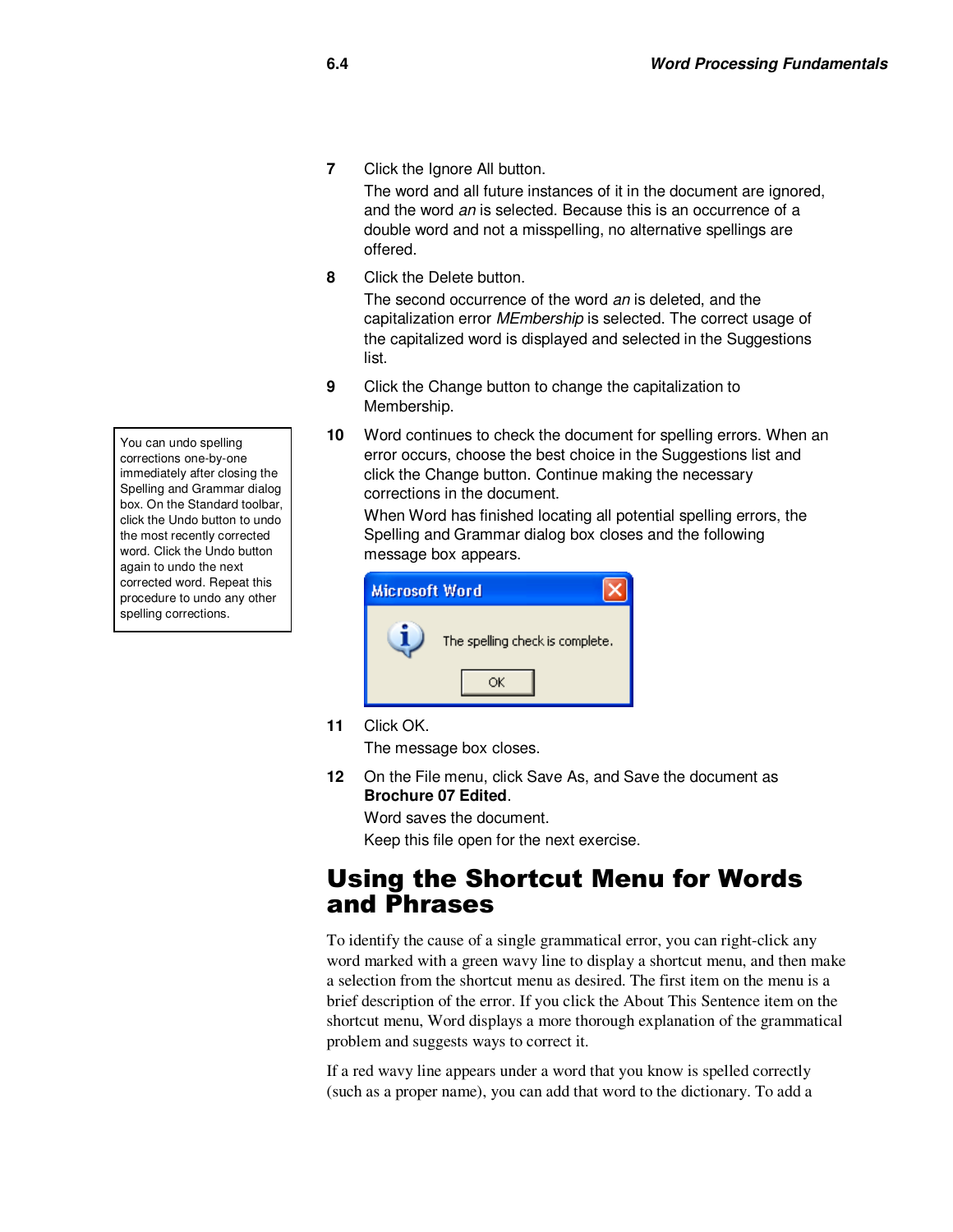word to the dictionary and remove the red wavy line from all instances of that particular spelling, right-click the word to display a shortcut menu, and click Add to Dictionary.

#### Checking for Grammatical Errors

After you have typed your document, you can use Word to check the entire document for grammar and spelling errors. If an error is found, the word or phrase is selected in the Sentence box, and alternative words or phrases appear in the Suggestions list. You can ignore the error, check the grammar rule, or make changes to the existing document.

Normally Word checks for spelling and grammatical errors at the same time with one exception. If you clear the Check grammar with spelling check box, Word checks only for spelling errors. You cleared this check box in the previous exercise to check for spelling errors only, so grammatical errors might still occur in your document. You can still check for grammatical errors at a later time.

To turn on grammar checking after you have checked spelling in a document, you must use the Options dialog box.

| <b>Options</b>                                                                                                                                                                                                                                                                                                                                                                                                              |       |                                                       |  |  |  |
|-----------------------------------------------------------------------------------------------------------------------------------------------------------------------------------------------------------------------------------------------------------------------------------------------------------------------------------------------------------------------------------------------------------------------------|-------|-------------------------------------------------------|--|--|--|
| <b>User Information</b><br>Compatibility<br>Edit<br>View<br>General<br>Spelling & Grammar<br>Security<br>Spelling<br>$\triangledown$ Check spelling as you type<br>Hide spelling errors in this document<br>Always suggest corrections<br>Suggest from main dictionary only<br><b>▽</b> Ignore words in UPPERCASE<br>Ignore words with numbers<br>$\triangledown$ Ignore Internet and file addresses<br>Custom Dictionaries | Print | <b>File Locations</b><br>Save<br><b>Track Changes</b> |  |  |  |
| Grammar<br>$\overline{\mathsf{v}}$ Check grammar as you type<br>Writing style:<br>Hide grammatical errors in this document<br>Grammar Only<br>Check grammar with spelling<br>Settings<br>Show readability statistics<br>Proofing Tools<br>Recheck Document                                                                                                                                                                  |       |                                                       |  |  |  |
|                                                                                                                                                                                                                                                                                                                                                                                                                             | OK    | Cancel                                                |  |  |  |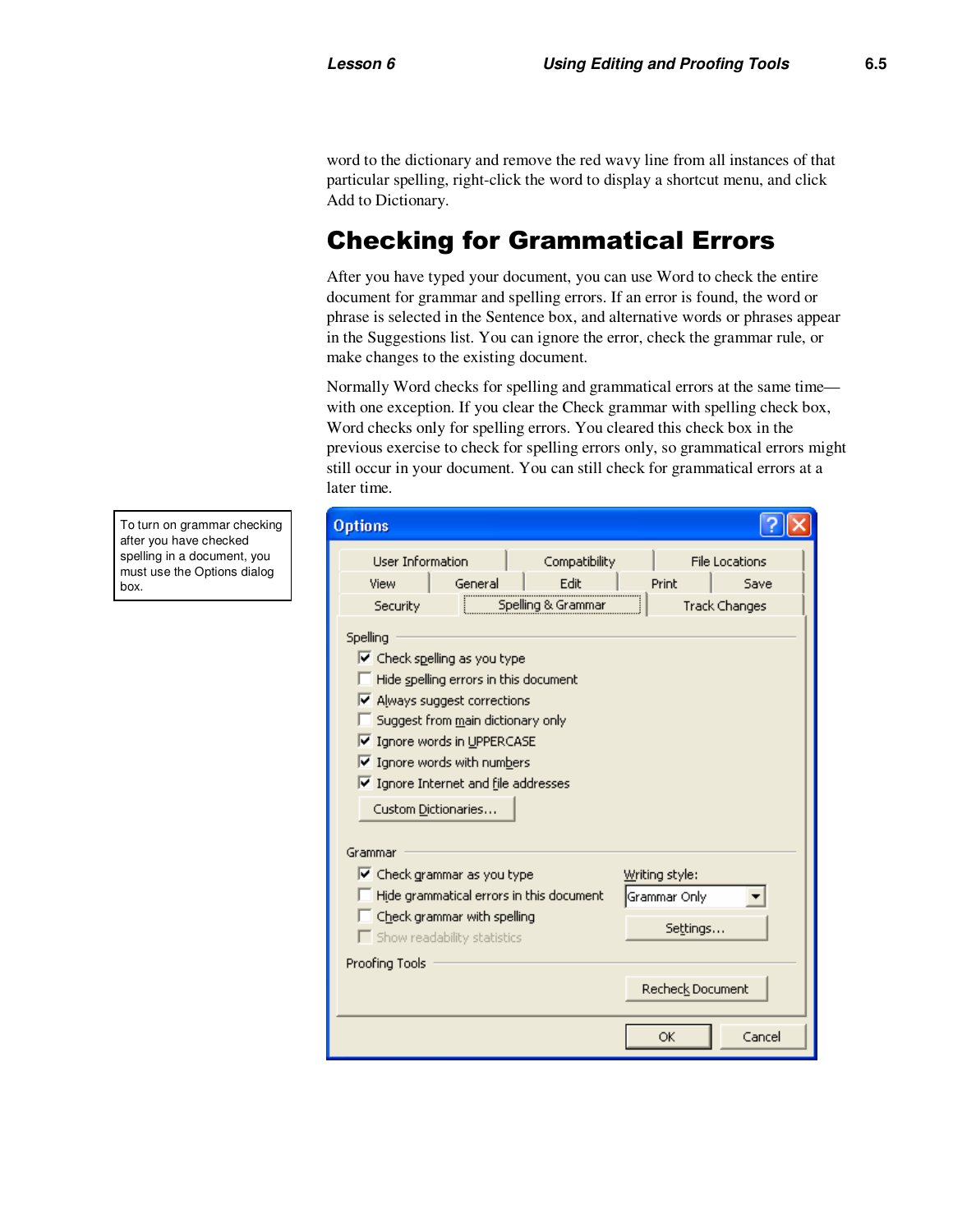To check grammar in a document (after you've turned on grammar checking), on the Standard toolbar, click the Spelling and Grammar button to display the Spelling and Grammar dialog box. Click the Ignore Once button to ignore an error; click the Ignore All button to ignore the error wherever it occurs; or click the Change button to make the suggested replacement that appears in the Suggestions list. Change All will review the document and find any other spellings that are the same and replace them with the text chosen in the Suggestions list.

If Word identifies a grammatical problem that can't be corrected with a simple replacement (such as a sentence fragment or words that appear to be out of order), the Change button will be grayed out (made unavailable). However, the dialog box will suggest that you consider revising the sentence.

| Spelling and Grammar: English (U.S.)                                                          |                    |
|-----------------------------------------------------------------------------------------------|--------------------|
| "A" or "An" <u>:</u>                                                                          |                    |
| For example, if you specify Change All on the                                                 | <b>Ignore Once</b> |
| word-the-to-change-it-to-a-throughout-your-<br>document, you might also accidentally replace. | <b>Ignore Rule</b> |
| the with a every time it appears in the middle                                                | Next Sentence      |
| Suggestions:                                                                                  |                    |
| an.<br>盀                                                                                      | Change             |
|                                                                                               | Explain            |
|                                                                                               |                    |
| l✔ Check grammar                                                                              |                    |
| Undo<br>Options                                                                               | Cancel             |

In this exercise, you check the grammar in a document.

- **1** Press Ctrl+Home to position the insertion point at the beginning of the document.
- **2** On the Tools menu, click Options. The Options dialog box appears.
- **3** In the Options dialog box, click the Spelling & Grammar tab, if necessary.
- **4** In the Grammar section, select the Check grammar with spelling check box, and click OK.
- **5** Scroll down until you see the words that are underlined with a green wavy line (the sentence begins Membership open to individuals).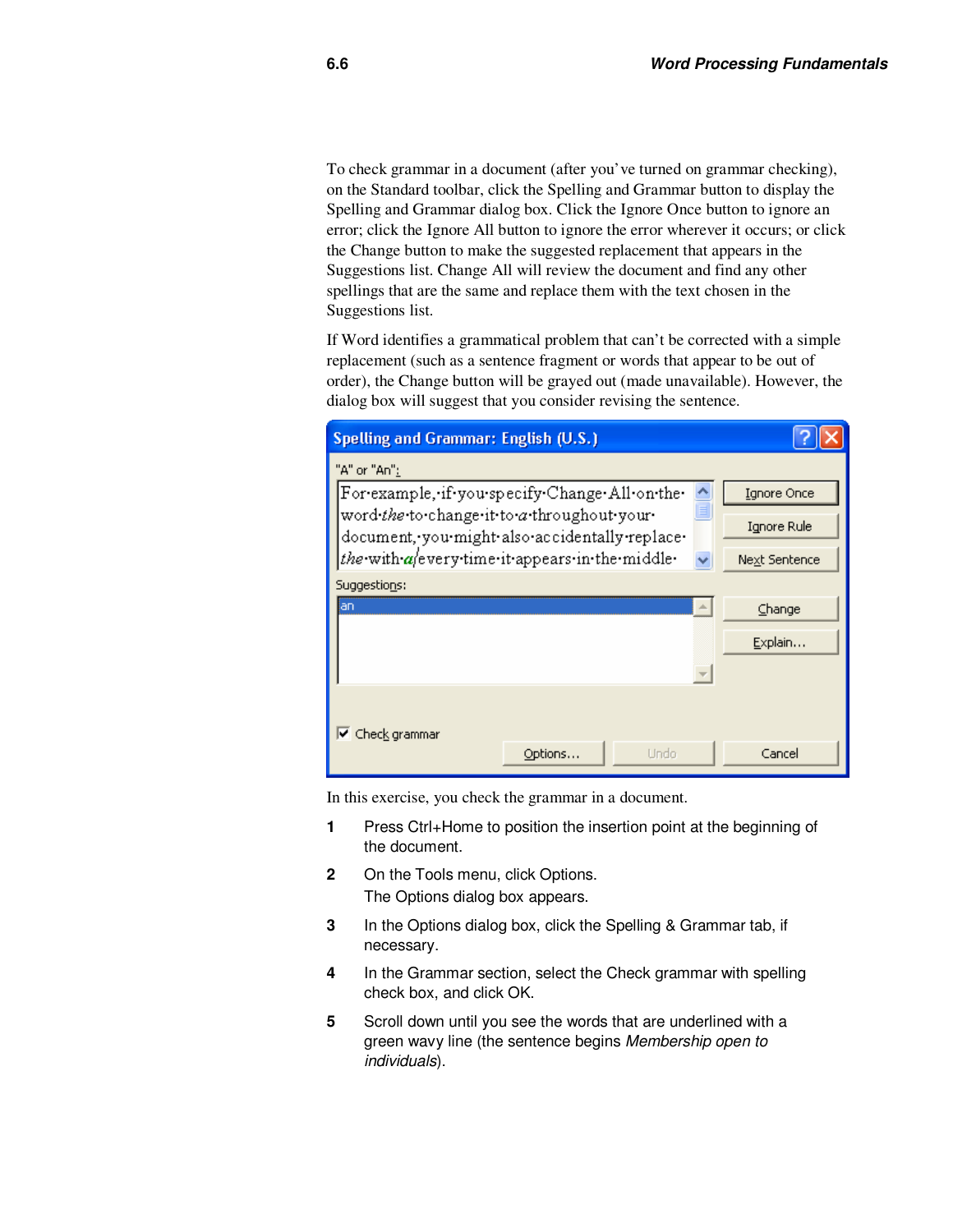**6** Right-click anywhere in the underlined area.

Word displays a shortcut menu that shows suggested corrections as well as provides access to further information.

|   | Membership opens    |  |  |
|---|---------------------|--|--|
|   | Memberships open    |  |  |
|   | Ignore Once         |  |  |
| ₹ | Grammar             |  |  |
| R | About This Sentence |  |  |
| 볾 | Cut                 |  |  |
| 驺 | Copy                |  |  |
| E | Paste               |  |  |

**7** On the shortcut menu, click About This Sentence. The Office Assistant appears and explains the meaning of subjectverb agreement and suggests ways to correct the grammatical error.

| Subject-Verb Agreement                                                           |
|----------------------------------------------------------------------------------|
| ] The verb of a sentence must agree with the subject<br>In number and in person. |
| $\bullet$ Instead of : What was Stephen and Laura like as<br>schoolchildren?     |
| Consider: What were Stephen and Laura like as (<br>schoolchildren?               |
| • Instead of: Tom <u>watch</u> the snowy egret stab at<br>l the fish.            |
| ∣ • Consider: Tom watches the snowy egret stab at<br>l the fish.                 |
|                                                                                  |

**8** Click after the space following the word Membership, type **is**, and then press the spacebar.

The error is corrected by adding a verb to the sentence, and the green wavy line no longer appears.

Keep this file open for the next exercise.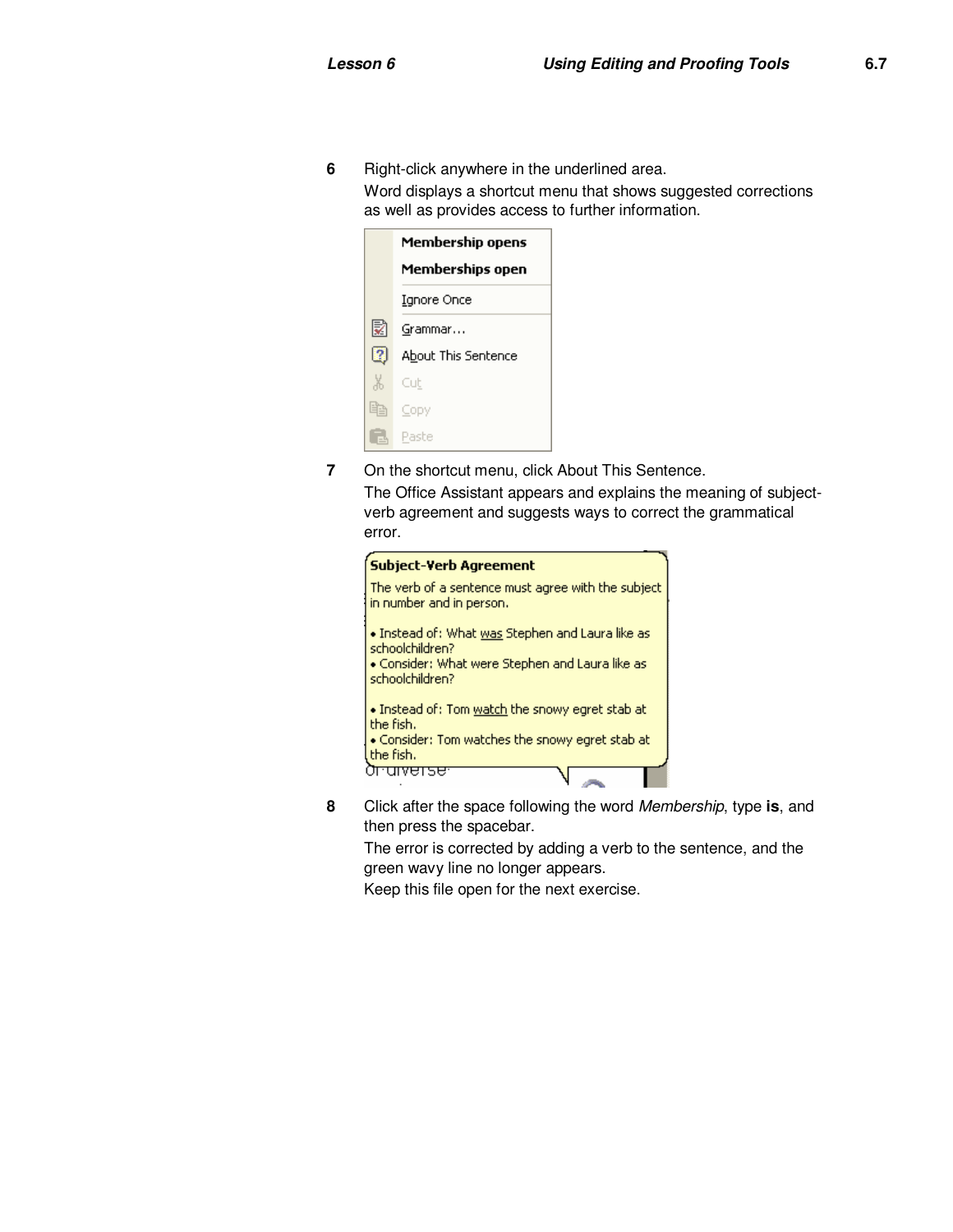### Finding Specific Text

When you edit long documents, you might want to move quickly to a particular location in the document so that you can review or edit text at this location. If you know the location of the document contains a unique word or phrase, you can use Word's Find and Replace dialog box to locate the word or phrase.

| <b>Find and Replace</b>       |                                            |
|-------------------------------|--------------------------------------------|
| Find<br>Replace<br>$Go$ To    |                                            |
| Find what:                    |                                            |
|                               |                                            |
| Highlight all items found in: |                                            |
| Main Document<br>÷            | Find Next<br>Cancel<br>More $\overline{*}$ |
|                               |                                            |

In the Find and Replace dialog box, you can click the More button to display additional search options. These search options allow you to define settings such as whether you are using wildcards or the **Sounds like** feature.

| <b>Find and Replace</b>                                                                         |
|-------------------------------------------------------------------------------------------------|
| Find<br>Replace<br>Go To                                                                        |
| Find what:                                                                                      |
| Highlight all items found in:<br>Main Document<br><br>Find Next<br>Cancel<br><u>__Less_*___</u> |
| Search Options<br> All<br>Search:                                                               |
| Match case                                                                                      |
| Find whole words only                                                                           |
| Use wildcards                                                                                   |
| Sounds like (English)                                                                           |
| Find all word forms (English)                                                                   |
| Find<br>Format *<br>Special *<br>No Formatting                                                  |

A **wildcard** character stands for any character that appears in one or more positions within a word or string of text. To use wildcards, in the Find and Replace dialog box, click the More button, and select the Use Wildcards check box. Use the question mark (?) wildcard symbol in a **search string** to represent any character in a single position within the word or text string. For example, the string *h?t* finds *hat*, *hit*, *hot*, and *hut*. Use the asterisk (\*) wildcard symbol

You can also display the Find and Replace dialog box by pressing Ctrl+F or by clicking the Select Browse Object button (lower-right corner of the Word window) and then clicking Find.

A search string is a group or string of characters to be matched in the document when a search is performed.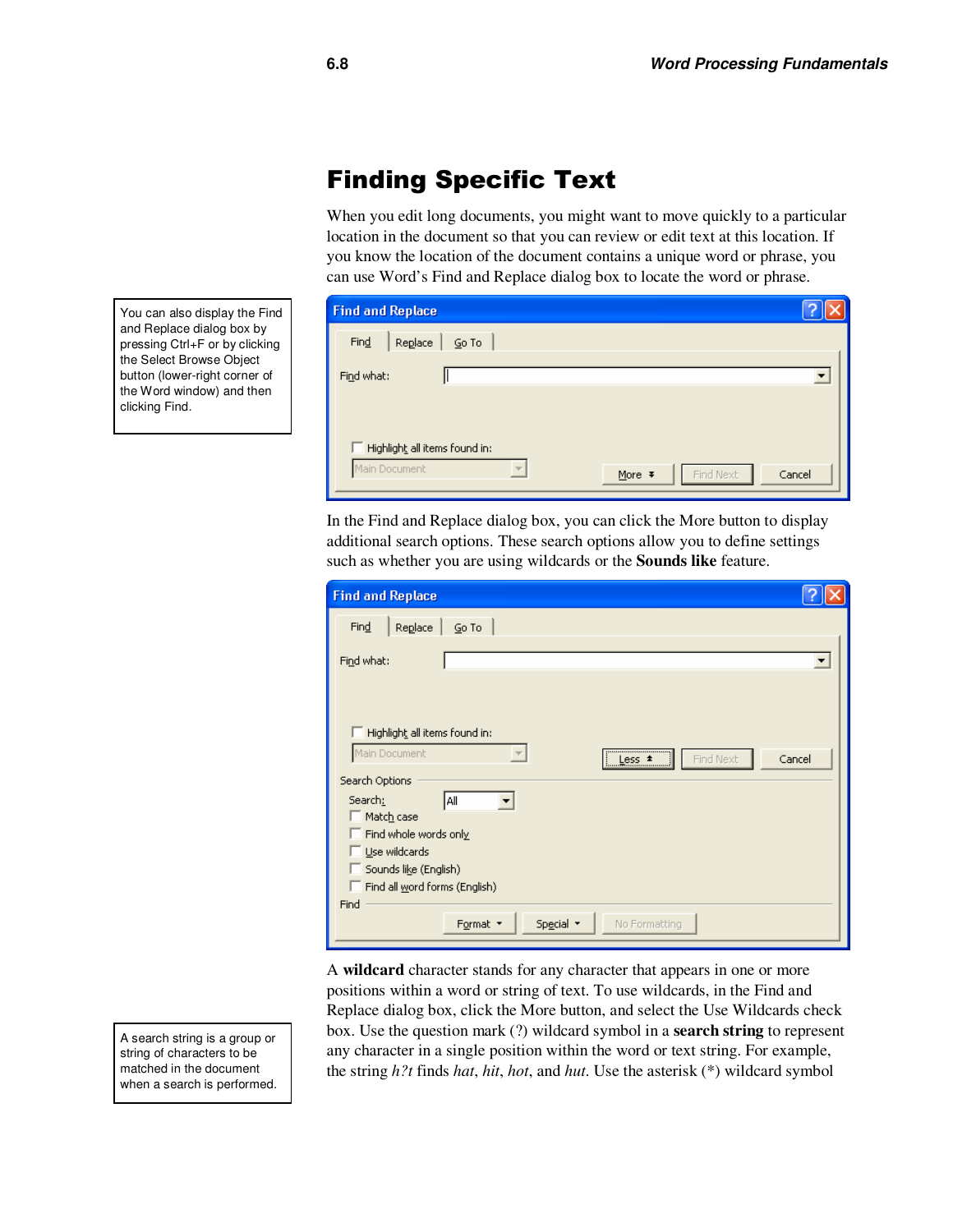to represent any string of characters. For example, the string *h\*t* finds *hat*, *hurt*, and even *had sent*.

You can use the Sounds like feature to find words that sound similar to the text string you are searching for, but which might be spelled differently. For example, when you use the Sounds like feature for the word *meet*, Word identifies *meet*, *meat*, and *mete* as matching the Sounds like rule.

In this exercise, you find a string of text within the current document, and you expand the Find and Replace dialog box to display additional search options.

- **1** Press Ctrl+Home to position the insertion point at the beginning of the document.
- **2** On the Edit menu, click Find. The Find and Replace dialog box appears.
- **3** In the Find what box, type **meetings**, and click the Find Next button.

The word *meetings* at the beginning of the second paragraph is now selected. The Find and Replace dialog box remains unchanged.

- **4** In the Find and Replace dialog box, click the Find Next button to display the next occurrence of the word meetings. The word meetings at the end of the second paragraph is now selected. The Find and Replace dialog box still remains unchanged.
- **5** Click the Find Next button again. Word searches again for the word *meetings* and displays a message box indicating that Word has finished searching the document.
- **6** Click OK.

The message box closes.

- **7** In the Find and Replace dialog box, click the More button. The dialog box expands to show the Search Options section.
- **8** In the Find and Replace dialog box, click the Cancel button. The dialog box closes. Keep this file open for the next exercise.

### Replacing Specific Text

The Replace command allows you to quickly locate any string of characters, such as a word or phrase. The string of text, when found, can be replaced by a different string using the Find and Replace dialog box.

For example, the marketing department is revising a brochure about the organization and services provided by Contoso, Ltd. The company used to be commonly referred to as *Contoso*; however, now the company wants to use the full company name *Contoso, Ltd.* in all communications. The marketing

You don't have to search for full words. You can also search for parts of words or phrases. For example, if you wanted to find the word envelope, you could shorten the search string by just searching for envel to find all words that have that set of characters in the text.

You may need to drag the Find and Replace dialog box out of the way so that you can see the selections within the document.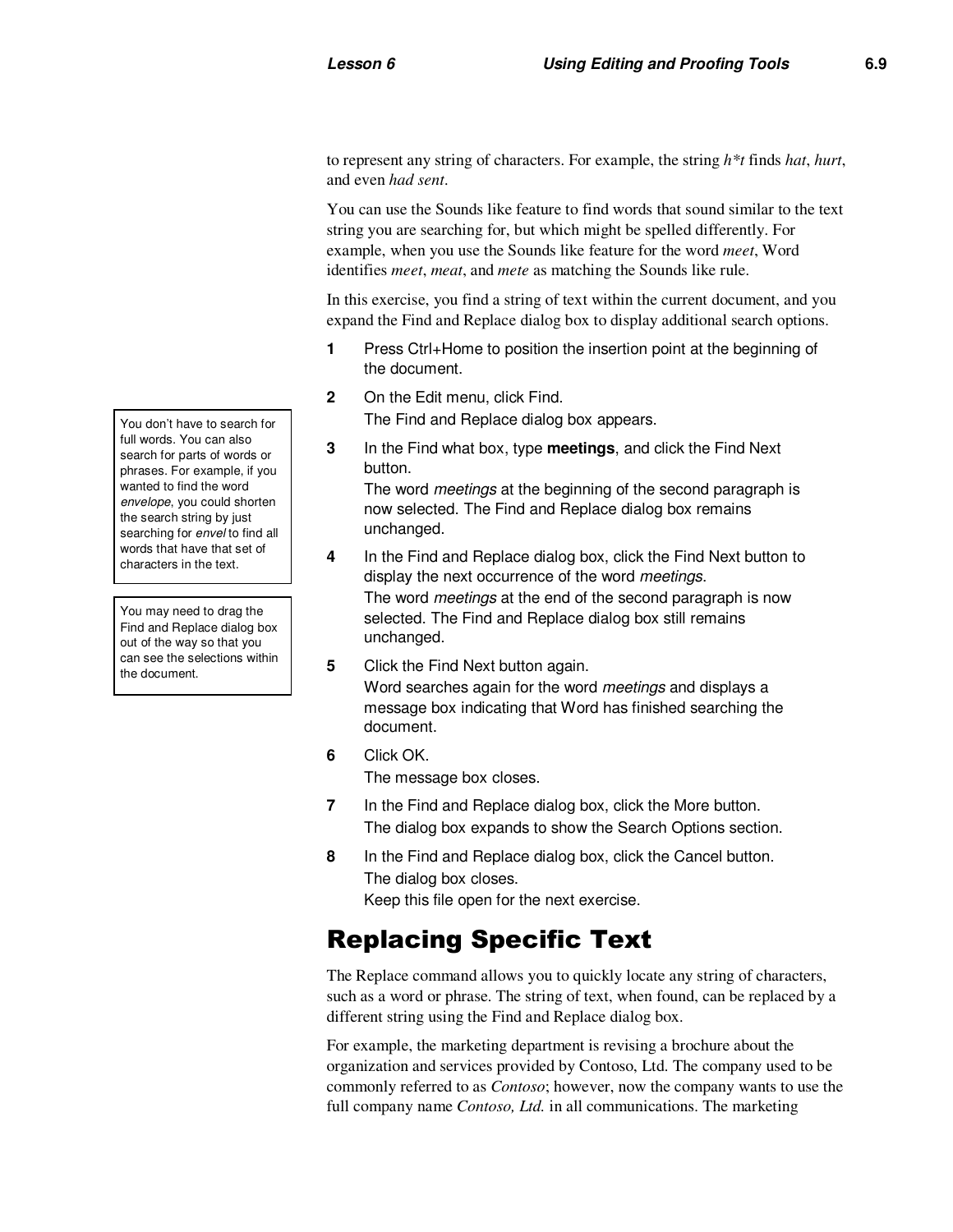You can use Find and Replace in only a portion of a document by selecting text before you begin the replacement.

manager now must find every instance of *Contoso* in the brochure and change it to *Contoso, Ltd*.

The marketing manager could scroll through the brochure to visually search for text and replace each instance of *Contoso* with *Contoso, Ltd.*, but this task is time consuming and is not a foolproof way to guarantee that all corrections will be made. A better approach is to use Word's feature for replacing specific text.

## tip

Most fonts are called **variable-width** fonts because the spaces between characters can be adjusted to accommodate adjoining characters of different widths. For instance, in the word Wide, the width of the letter Wis much greater than the width of the letter *i*. With most fonts, the space before the letter i is reduced so that the letter is "tucked in" closer to the letter W. When you use variable-width fonts, sentences look more professional when only one space follows a period. (The convention of typing two spaces after a period stems from the use of typewriters to create documents; most typewriters cannot adjust the widths between characters and words.) To make sure that only one space is used at the end of all sentences in a document, you can use Find and Replace. In the Find box, type a period (.) followed by two spaces. In the Replace box, type a period (.) followed by one space. Word searches for all the periods followed by a double space and replaces them with a period followed by a single space.

In this exercise, you find and replace text within the current document.

**1** On the Edit menu, click Replace.

The Find and Replace dialog box opens with the Replace tab selected.

| <b>Find and Replace</b>                |                                                                  |                          |
|----------------------------------------|------------------------------------------------------------------|--------------------------|
| Reglace<br>Find                        | Go To                                                            |                          |
| Find what:                             | meetings                                                         | $\overline{\phantom{a}}$ |
|                                        |                                                                  |                          |
| Replace with:                          |                                                                  |                          |
|                                        | <br>Replace<br>Replace All<br><b>Find Next</b><br><u>.ess * </u> | Cancel                   |
| Search Options                         |                                                                  |                          |
| Search:<br>Match case                  | aii                                                              |                          |
| Find whole words only                  |                                                                  |                          |
| Use wildcards<br>Sounds like (English) |                                                                  |                          |
| Find all word forms (English)          |                                                                  |                          |
| Replace                                |                                                                  |                          |
|                                        | Format *<br>Special *<br>No Formatting                           |                          |

Word keeps track of the previous word or phrase that you searched for in case you want to perform the search again. Notice that the Find What box contains the word meetings, which you searched for in the previous exercise.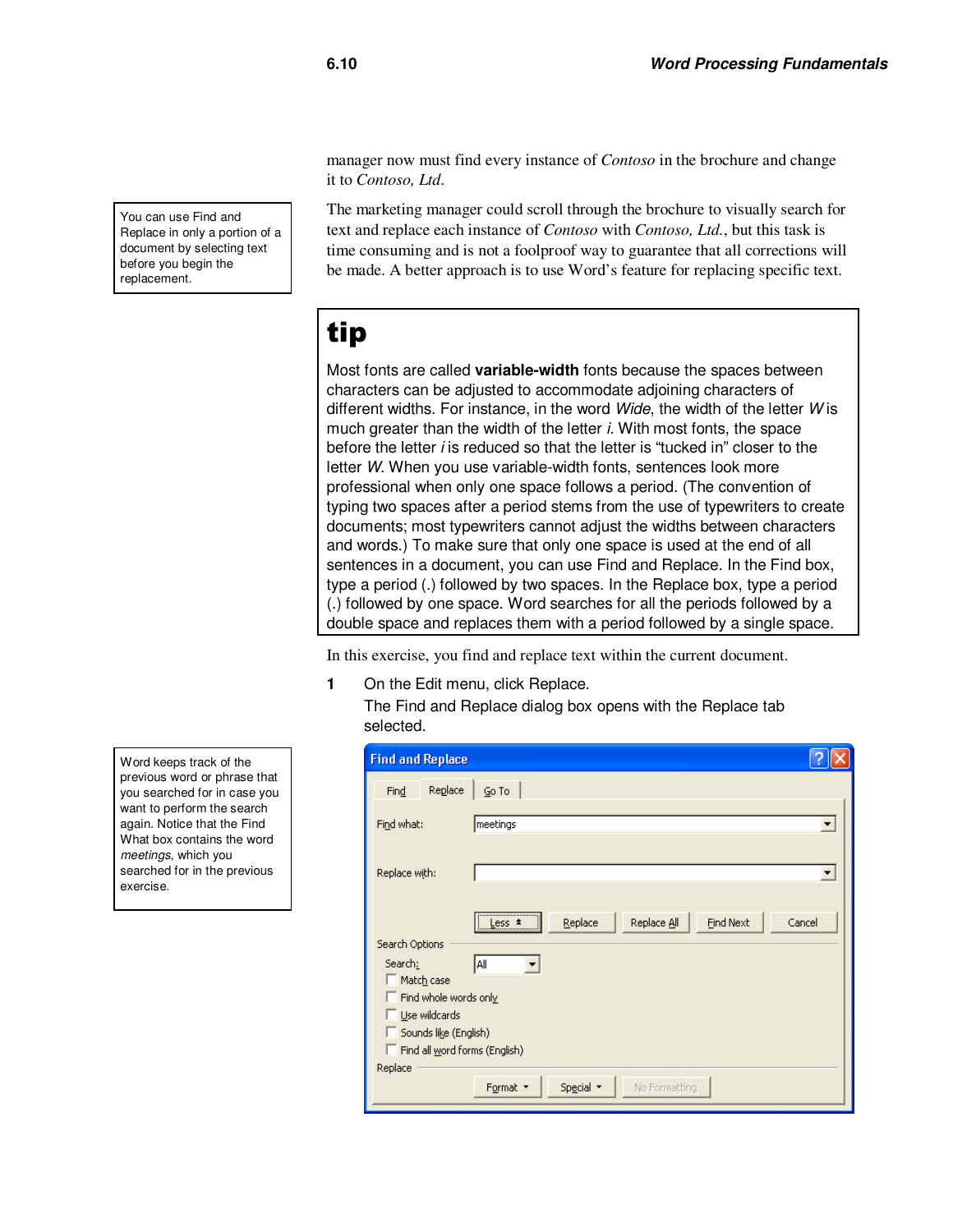**2** Press Delete.

The word *meetings* is removed from the Find what box.

- **3** In the Find what box, type **Contoso**.
- **4** Press the Tab key, or click in the Replace with box, and type **Contoso, Ltd.**
- **5** Click the Find Next button. The first occurrence of *Contoso* is selected.
- **6** This first instance of Contoso already has Ltd. following it so click Find Next.

The next occurrence of Contoso is selected. This, too, already has Ltd. following it.

- **7** Click the Find Next button. The next occurrence of Contoso is selected. This does not have Ltd. following it.
- **8** Click the Replace button. The abbreviated company name is replaced with the full company name, and the next occurrence of Contoso is selected.
- **9** Continue clicking Replace or Find Next as appropriate. All additional occurrences of Contoso are replaced with Contoso, Ltd. After the last replacement, Word displays a message box indicating that it has completed the search and asks if you want to continue the search at the beginning of the document.

### important

Be careful when you use Replace All, because you can accidentally replace things that you didn't intend to. For example, if you are replacing the with a and you click Replace All, you might also accidentally replace the with a every time it appears in the middle of a word. For example, lithe becomes lia, and weather becomes weaar.

- **10** In the message box, click No. The message box closes
- **11** In the Find and Replace dialog box, click Close. The Find and Replace dialog box closes.
- **12** On the Standard toolbar, click the Save button. Word saves the document. Keep this file open for the next exercise.

You can use the Undo command to reverse the previous replacement (when confirming replacements) or to reverse all replacements (if you specified Replace All).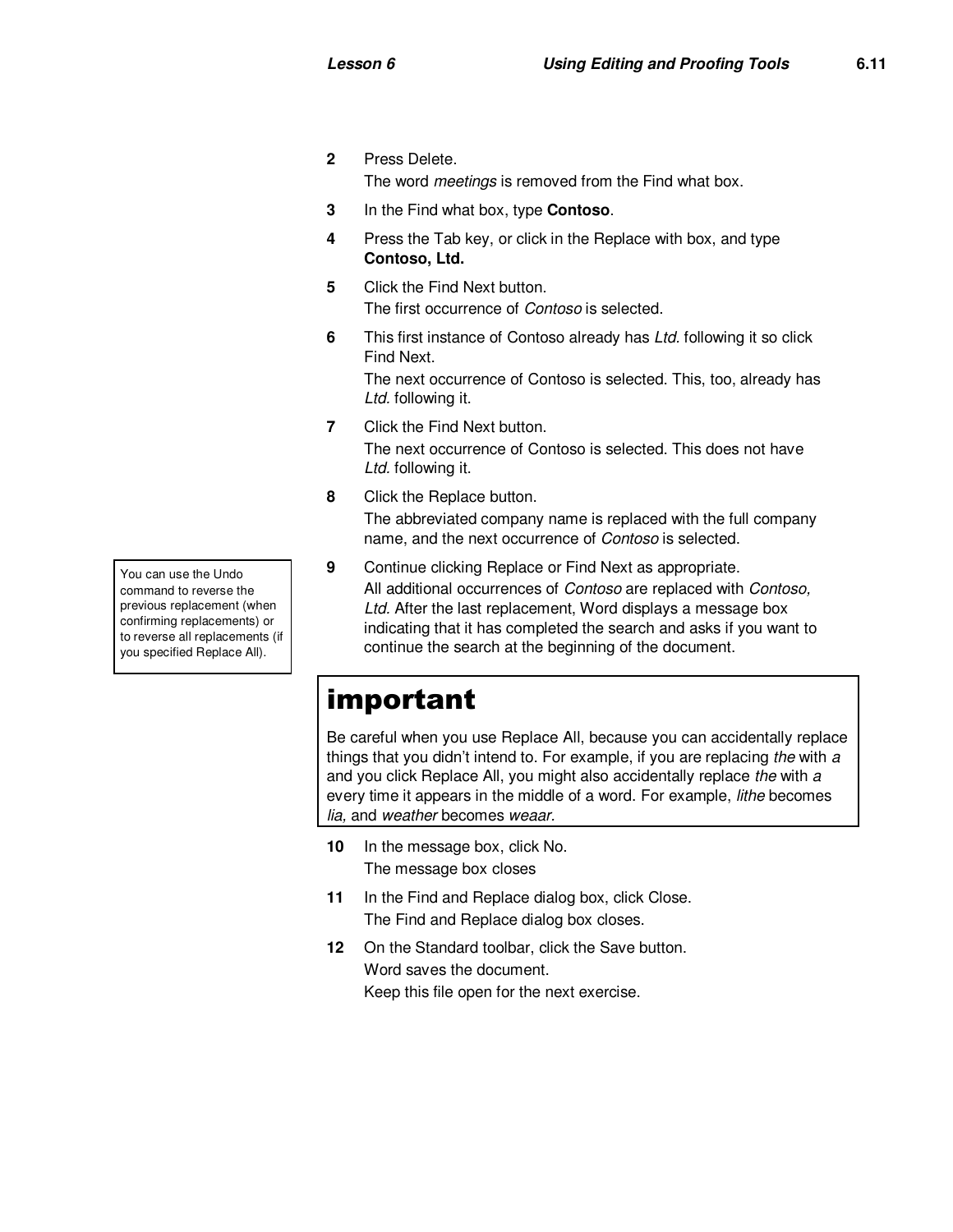### Inserting the Date and Time

You can also use Word to insert the current date and time into a document. Occasionally, the Human Resources department of Contoso, Ltd. sends a document containing amended company policies to all resort employees. The date and time is inserted within the footers of the document so that the employees know that they are reading the most current version of the policies.

Date and time information is available in numerous formats and can be inserted as text or as a **field**. A field is a formula that generates specific results within your document. You add the field where you want the information to appear; the field inserts information when you open the document. For example, if the date or time is inserted as a field, it's updated automatically when a particular action is performed, such as opening, saving, or printing the document.

In this exercise, you insert the current date into the document as text and as a field.

- **1** Press Ctrl+Home to position the insertion point at the beginning of the document.
- **2** On the View menu, click Header and Footer. The Header and Footer toolbar is displayed.
- **3** On the Header and Footer toolbar, click the Switch Between Header and Footer button. The view of the document moves to the Footer box on the bottom of the first page.
- **4** On the Insert menu, click Date and Time. The Date and Time dialog box appears, showing all the possible date and time formats in the Available formats list.

For more information on Headers and Footers, see Lesson 5, "Changing the Layout of a Document."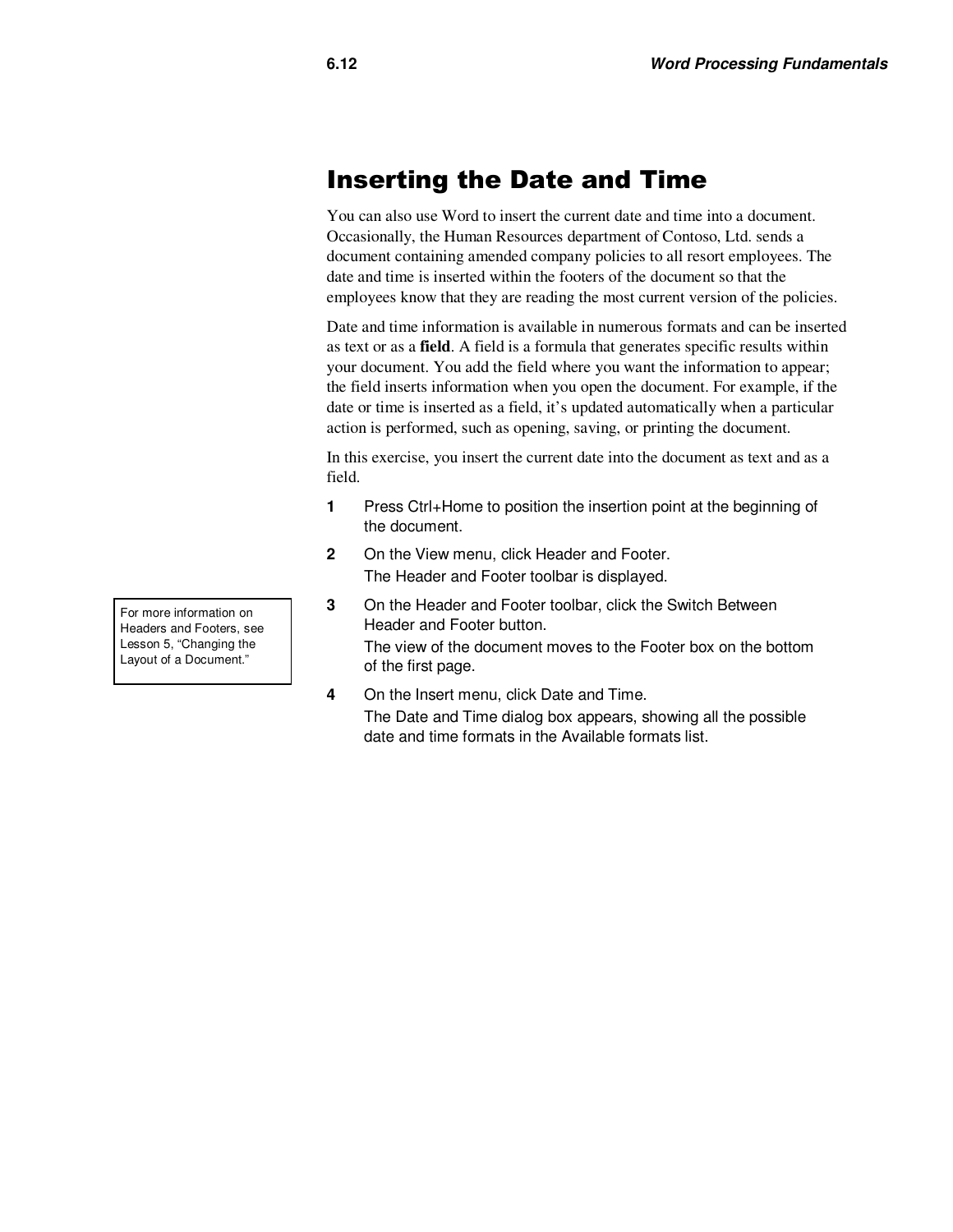You can also insert the date or the time from the Headers and Footers toolbar by clicking the Insert Date or Insert Time button.

| <b>Date and Time</b>                                                                                                                                                                                                                                                   |                                                             |
|------------------------------------------------------------------------------------------------------------------------------------------------------------------------------------------------------------------------------------------------------------------------|-------------------------------------------------------------|
| Available formats:<br>06/09/03<br>Monday, June 09, 2003<br>June 9, 2003<br>06/09/2003<br>2003-06-09<br>9-Jun-03<br>06.09.03<br>Jun. 9, 03<br>9 June 2003<br>June 03<br>Jun-03<br>06/09/03 4:14 PM<br>06/09/03 4:14:58 PM<br>4:14 PM<br>4:14:58 PM<br>16:14<br>16:14:58 | <u>L</u> anguage:<br>English (U.S.)<br>Update automatically |
| Default                                                                                                                                                                                                                                                                | Cancel<br>ОK                                                |

**5** Click the third available format (the month that is spelled out, date, and the year), and click OK.

The current date is inserted, and the dialog box closes.

- **6** Press Tab twice to move to the right edge of the footer, type **Last update on**, and then press the spacebar.
- **7** On the Insert menu, click Field. The Field dialog box appears.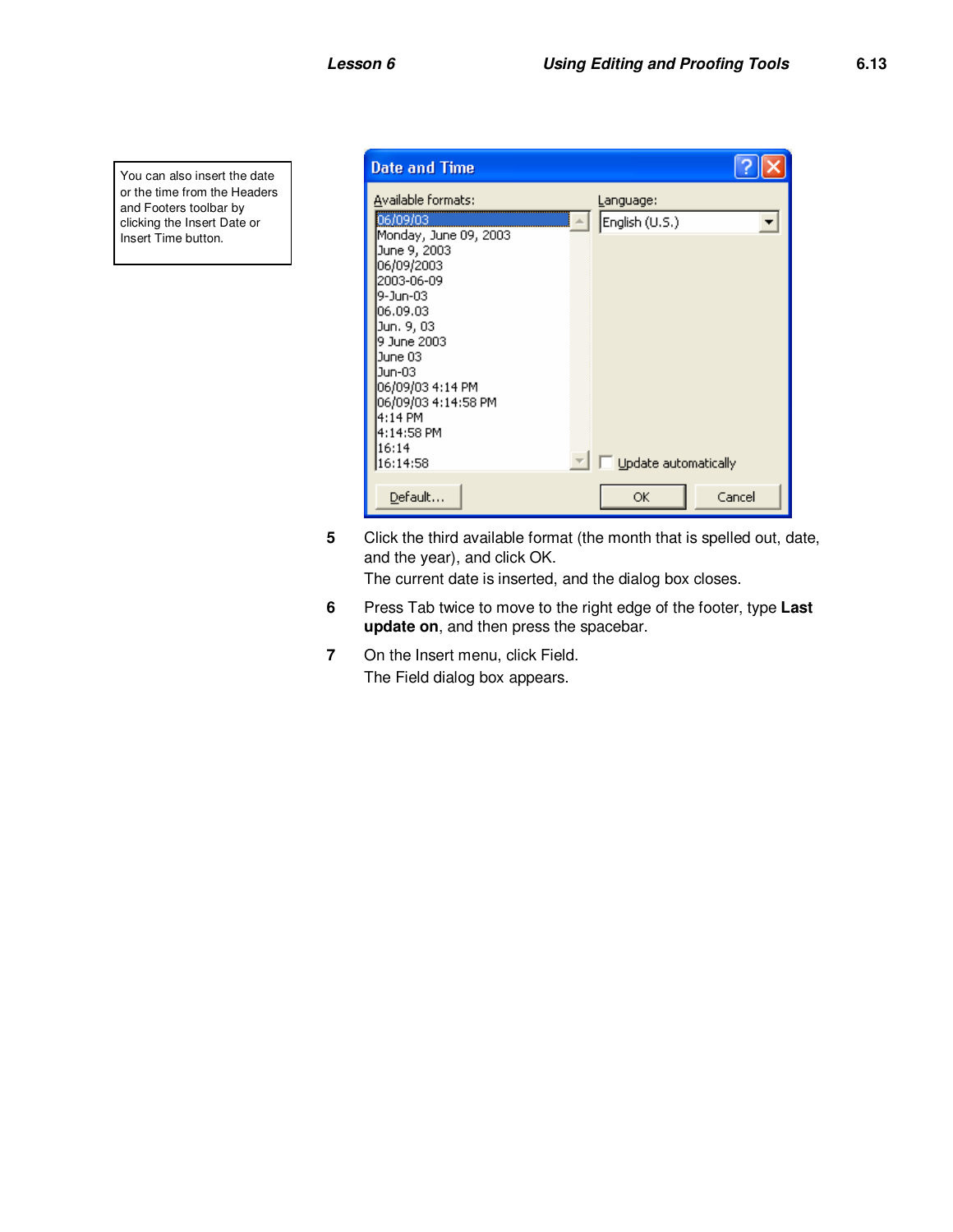**8** Click Date and Time in the Categories list. The Field names list displays the options that are available for the Date and Time category.

| <b>Field</b>                                                                                                                                                             |                                                                                                                                                                                                                                                                                              |                                                                            |
|--------------------------------------------------------------------------------------------------------------------------------------------------------------------------|----------------------------------------------------------------------------------------------------------------------------------------------------------------------------------------------------------------------------------------------------------------------------------------------|----------------------------------------------------------------------------|
| Please choose a field<br>Categories:<br>Date and Time<br>▼<br>Field names:<br>CreateDate<br>$\blacktriangle$<br>Date<br>EditTime<br>PrintDate<br><b>SaveDate</b><br>Time | Field properties<br>Date formats:<br>06/09/03<br>人<br>Monday, June 09, 2003<br>June 9, 2003<br>06/09/2003<br>2003-06-09<br>9-Jun-03<br>06.09.03<br>Jun. 9, 03<br>9 June 2003<br>June 03<br>$Jun-03$<br>06/09/03 4:15 PM<br>06/09/03 4:15:48 PM<br>4:15 PM<br>4:15:48 PM<br>16:15<br>16:15:48 | Field options<br>Use the Hijri/Lunar calendar<br>Use the Saka Era calendar |
| Description:<br>The date the document was created                                                                                                                        |                                                                                                                                                                                                                                                                                              | $\triangledown$ Preserve formatting during updates                         |
| <b>Field Codes</b>                                                                                                                                                       |                                                                                                                                                                                                                                                                                              | Cancel<br>OK                                                               |

The dates that you insert in steps 5 and 9 show the current date, but only the date field in step 9 is automatically updated each time the document is saved.

- **9** In the Field names list, click SaveDate, and click OK. The date and the time that the document was last saved is inserted on the right side of the footer. Every time this document is saved, the date field is automatically updated.
- **10** Click the Close button on the Header and Footer toolbar.
- **11** On the Standard toolbar, click the Save button. Word saves the document. Keep this file open for the next exercise.

### Inserting Special Characters

**Special characters** are symbols and punctuation marks that do not have a key on most keyboards, such as an em dash (—), an ellipsis (...), a copyright symbol (©), or a trademark (™) symbol. You can insert these special characters by using the Symbol command on the Insert menu. Many symbols also have shortcut keys listed next to them in the dialog box.

The marketing manager at Contoso, Ltd. is putting together a brochure for a local toy store. Throughout the brochure are listings of various toys. The marketing manager uses Word's special characters to insert the trademark symbol after the product name.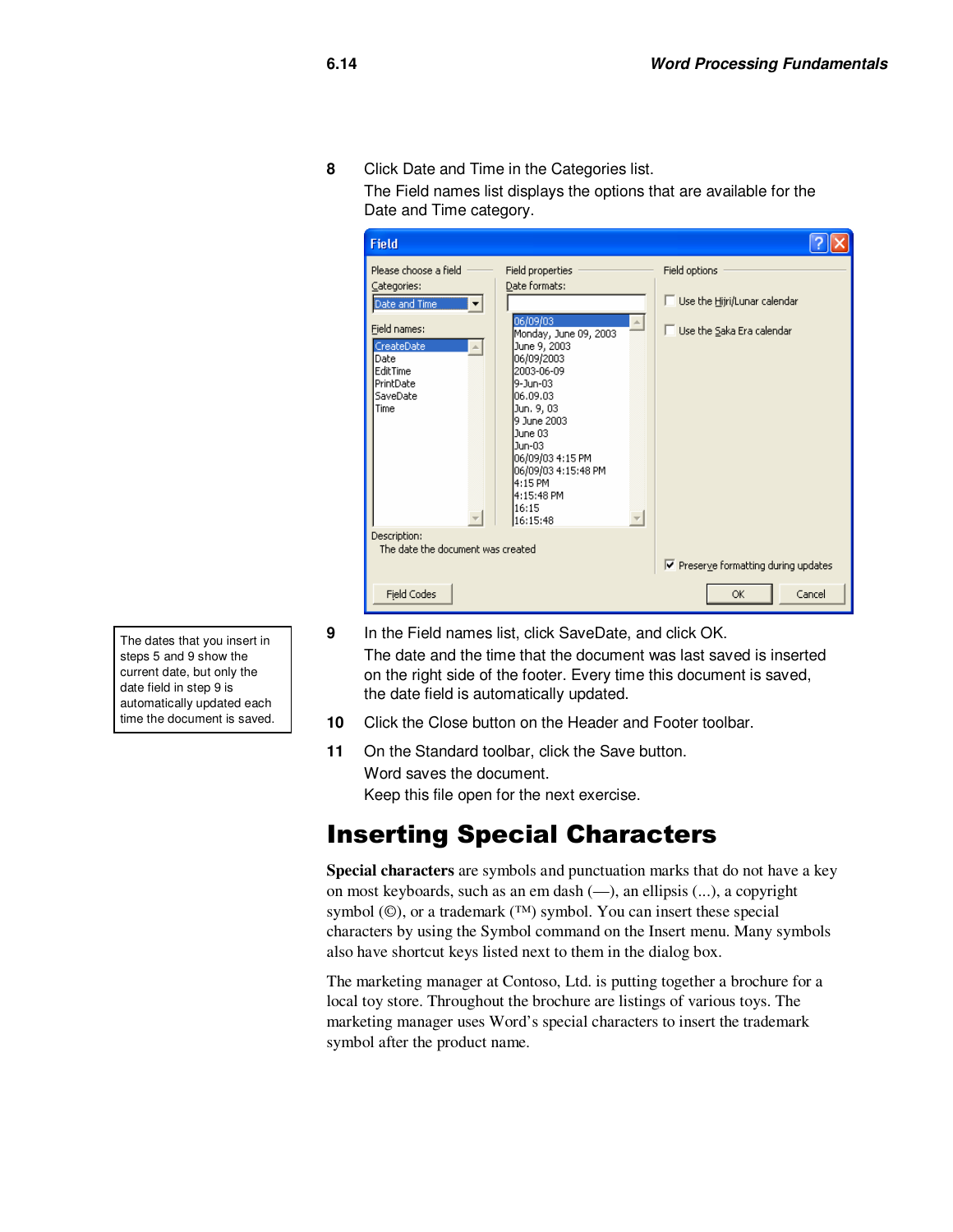In this exercise, you insert the trademark symbol into the current document.

- **1** Press Ctrl+End to ensure that the insertion point is at the end of the document.
- **2** Click to position the insertion point between the t and the period in ICorrect.
- **3** On the Insert menu, click Symbol. The Symbol dialog box appears.
- **4** Click the Special Characters tab. The contents of the Special Characters tab appear.

| Symbol      |                         |                          |        |        |
|-------------|-------------------------|--------------------------|--------|--------|
| Symbols     | Special Characters      |                          |        |        |
| Character:  |                         | Shortcut key:            |        |        |
|             | Em Dash                 | Alt+Ctrl+Num -           |        |        |
|             | En Dash                 | Ctrl+Num -               |        |        |
|             | Nonbreaking Hyphen      | Ctrl+                    |        |        |
| h           | Optional Hyphen         | Ctrl+-                   |        |        |
|             | Em Space                |                          |        |        |
|             | En Space                |                          |        |        |
|             | 1/4 Em Space            |                          |        |        |
| ۰           | Nonbreaking Space       | Ctrl+Shift+Space         |        |        |
| ©           | Copyright               | Alt+Ctrl+C<br>Alt+Ctrl+R |        |        |
| ®<br>TM     | Registered<br>Trademark | Alt+Ctrl+T               |        |        |
|             | Section                 |                          |        |        |
| s<br>¶      | Paragraph               |                          |        |        |
|             | Ellipsis                | Alt+Ctrl+.               |        |        |
| ×.          | Single Opening Quote    | Ctrl+`,`                 |        |        |
| ×           | Single Closing Quote    | Ctrl+','                 |        |        |
| u,          | Double Opening Quote    | $Ctrl + \frac{1}{2}$     |        |        |
|             |                         |                          |        |        |
| AutoCorrect | Shortcut Key            |                          |        |        |
|             |                         |                          |        |        |
|             |                         |                          |        |        |
|             |                         |                          | Insert | Cancel |
|             |                         |                          |        |        |

- **5** Click Trademark, and click the Insert button. The trademark symbol is inserted in the document at the current position of the insertion point.
- **6** Click the Close button.

The dialog box closes.

Keep this file open for the next exercise.

### Adding Comments

The marketing assistant wants to send the brochure to the general manager for review. The general manager wants to include notes explaining why he has suggested certain changes, but he doesn't want his explanations to be part of the document, only his changes. He can use Word to add explanatory notes, called **comments**, without making changes to the body of the document. He inserts comments when he wants to explain a particular change that he has made.

You can also find many common symbols on the Symbols tab. Click to position the insertion point in the document where you want to insert the symbol, on the Symbol tab, click the symbol, and click Insert. Word inserts the symbol in the document. Click Close to close the Symbol dialog box.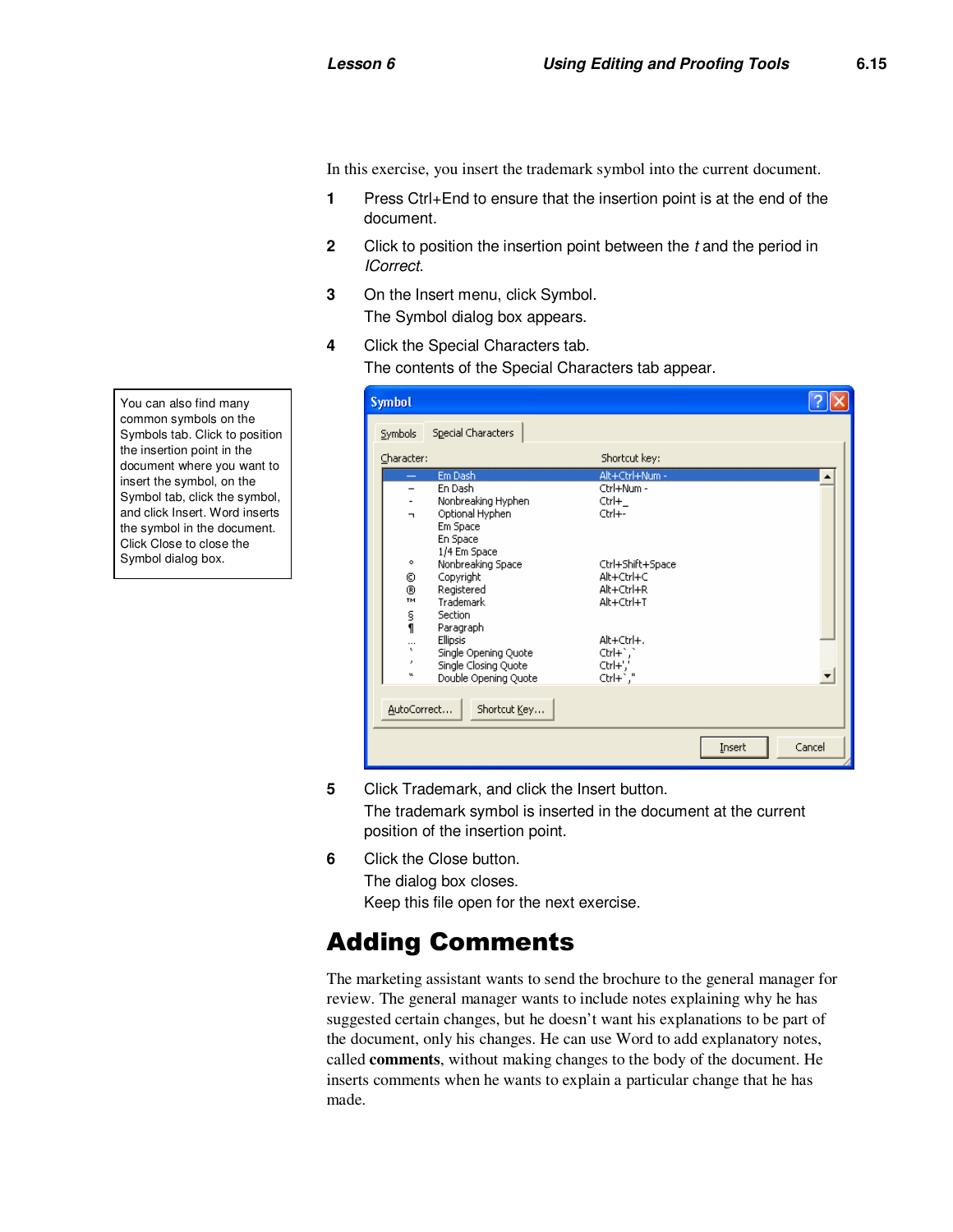You can also insert comments by displaying the Reviewing toolbar and then clicking the Insert Comment button.

To insert a comment, you select the text you want to comment on and then click Comment on the Insert menu. When you insert your first comment into a document, Word automatically opens the Reviewing toolbar if it is not already displayed. Type your comment in the comment balloon or the Reviewing Pane. Word inserts colored brackets around commented text and displays comments in a balloon in the margin of the document or in the Reviewing Pane.

To view comments, read the text in the comment balloons. You can also point to commented text to see a ScreenTip showing both the name of the person who made the comment and the date and time of the comment. To edit or delete a comment, you right-click the commented text and then click Edit Comment or Delete Comment. To review comments, you click the Next Comment and Previous Comment buttons to move from one comment to another. To respond to a comment, you click in the comment balloon or the comment text in the document and then click the New Comment button. Type your response in the new comment balloon that appears.

If Word cannot display the complete text of a comment in a balloon, you can open the Reviewing Pane to see the entire comment. If you find the comment balloons distracting, you can turn them off and work with comments only in the Reviewing Pane. To show or hide balloons, on the Tools menu, click Options to open the Options dialog box, click the Track Changes tab, and then select or clear the Use balloons in Print and Web Layout check box. To show or hide the Reviewing Pane, you click the Reviewing Pane button on the Reviewing toolbar. In addition to providing information about comments in the document, the Reviewing Pane tracks changes to the main part of the document, to headers and footers and their text boxes, to text boxes themselves, and to footnotes and endnotes.

In this exercise you add comments to the brochure, view the comments, and then edit them.

- **1** Press Ctrl+Home. The insertion point is positioned at the beginning of the document.
- **2** In the first sentence of the second paragraph, select the text second Tuesday of each month.
- **3** Open the Insert menu and click Comment. Word displays the Reviewing toolbar, puts colored brackets around the selected text, and places the insertion point inside the Comment balloon.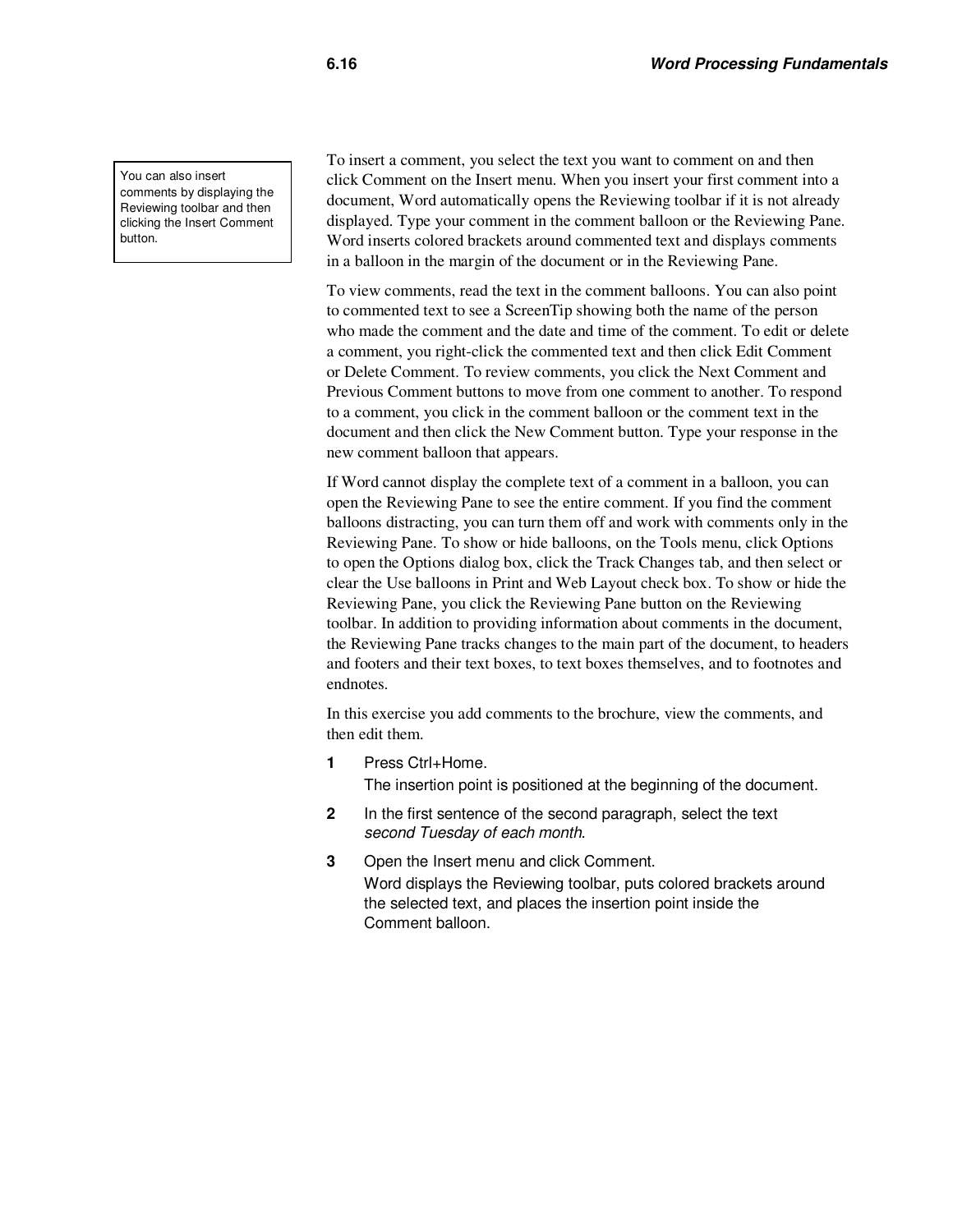

**4** In the Comment balloon, type **Are we going to change the monthly meeting day?**.

Word adds the comment to the document.

**5** Hold the mouse pointer over either the Comment balloon or over the text within brackets.

A ScreenTip appears with the name of the reviewer and the date and time of the comment.



**6** Move the mouse pointer away from the bracketed text or the Comment balloon.

The ScreenTip no longer appears.

The name, date, and time that appear in the ScreenTip for your comment will reflect the User Information currently entered into Office XP and the current date and time.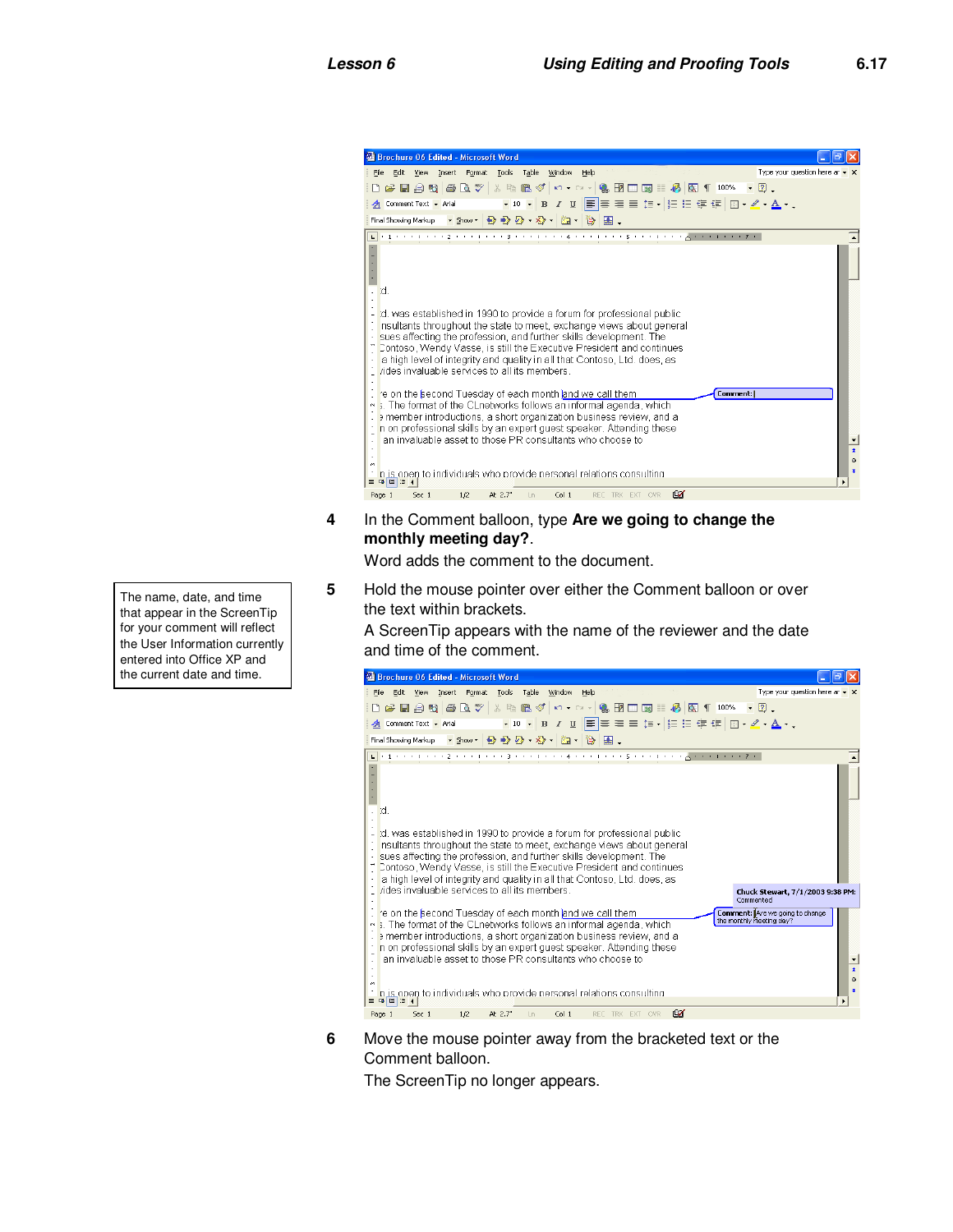To change the size of the Reviewing Pane, point to the top edge of the Reviewing Pane until the pointer changes to a resize pointer, and then drag the edge.

- **7** Click the Reviewing Pane button on the Reviewing toolbar. The Reviewing Pane opens at the bottom of the screen.
- **8** Select the text personal relations consulting services in the first sentence of the third paragraph and then click the New Comment button on the Reviewing toolbar.

Colored brackets are placed around the selected text, the insertion point appears inside the Comment balloon, and a new comment line with the name of the reviewer and the date and time of the comment appear in the Reviewing Pane.

**9** Type **Is there a better term for this or a better way of phrasing this?**.

The text you type appears in the balloon and in the Reviewing Pane simultaneously.

- **10** Click anywhere in the word ICorrect in the last paragraph of the document and then click New Comment on the Reviewing toolbar. A single bracket is placed at the location of the insertion point, the Comment balloon opens, and a new comment line appears in the Reviewing Pane.
- **11** Click in the space under the new comment line in the Reviewing Pane and type **I think this item should be included in the list of services.**

The text you type appears in the balloon and in the Reviewing Pane simultaneously.

| <b>Brochure 06 Edited - Microsoft Word</b>                                                                                                       |              |
|--------------------------------------------------------------------------------------------------------------------------------------------------|--------------|
| Type your question here ar $\sim$ X<br>Tools<br>Table Window<br>Edit<br>View Insert Format<br>Help<br><b>File</b>                                |              |
| <del>P B B &amp;</del> & & \ X & & <   × ~ -   & B E R   # \$   & ¶ 100%   • 2 •                                                                 |              |
|                                                                                                                                                  |              |
| Final Showing Markup   マ show   母 母 ワ - ゐ - 御 - 簡   国                                                                                            |              |
|                                                                                                                                                  |              |
| dia<br>L.                                                                                                                                        |              |
| te/Company Image                                                                                                                                 |              |
| nity Relations                                                                                                                                   |              |
| aphy                                                                                                                                             |              |
|                                                                                                                                                  |              |
| at you too will take full advantage of these services.                                                                                           |              |
| bvide a new service called ICprrect™. Customers can send their Word<br>Comment: I think this item should be<br>included in the list of services. |              |
| to us via e-mail, and our expert editors can correct errors and                                                                                  |              |
| anges.                                                                                                                                           |              |
|                                                                                                                                                  | $\circ$<br>z |
| $\equiv$ 5 $\equiv$ 3 4                                                                                                                          |              |
| i vo wo going to onungo the monthly mooting augu                                                                                                 |              |
| Comment<br><b>Chuck Stewart</b><br>7/1/2003 9:41 PM<br>Is there a better term for this or a better way of phrasing this?                         |              |
| 7/1/2003 10:01 PM<br><b>Chuck Stewart</b><br><b>Comment</b>                                                                                      |              |
| I think this item should be included in the list of services.                                                                                    |              |
| <b>DX</b><br>At 6.5"<br>Col <sub>34</sub><br>2/2<br>REC TRK EXT OVR<br>Page 2<br>Sec 1<br>Ln                                                     |              |
|                                                                                                                                                  |              |

**12** Click the Reviewing Pane button on the Reviewing toolbar to close the Reviewing Pane.

The Reviewing Pane closes.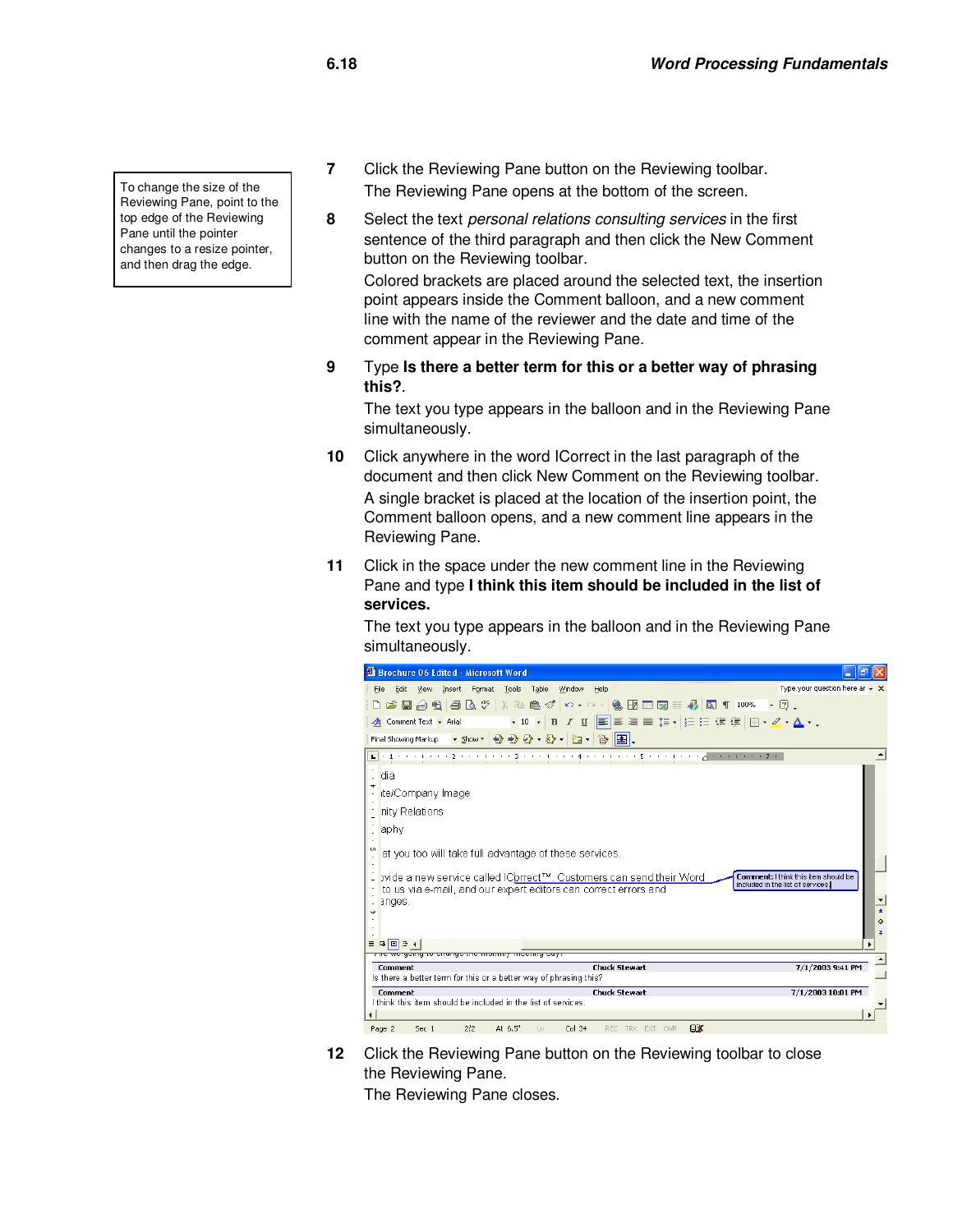**13** Scroll up to the first comment you inserted into the document and click inside the Comment balloon at the end of the question you had typed there.

The insertion point is inserted in the Comment balloon at the end of the existing text.

- **14** Press the Spacebar and type **Ask Tom about this**. The comment is edited to include this additional text.
- **15** Scroll down if necessary, click in the second comment to select it, and then click the Reject Change/Delete Comment button on the Reviewing toolbar.

The comment is deleted and the brackets are removed from the text.

**16** On the Standard toolbar, click the Save button, then close the document.

Word saves the document and then closes it.

### Lesson Wrap-Up

In this lesson, you learned how to use some of Word's editing and proofing tools, such as how to check spelling and grammar in a document; find and replace text; and insert dates, times, and special characters.

If you are not continuing to other lessons:

In the upper right corner of the Word window, click the Close button.

The Word program closes.

### Quick Quiz

- **1** How do you specify a date format when you insert the current date into a document?
- **2** When searching for a string of text, how can you specify that you want to search for a word that sounds like the one for which you are searching?
- **3** If you commonly use a word that is interpreted as a spelling error, what command on the shortcut menu allows you to enter this word in the custom dictionary?
- **4** In a document, what do red and green wavy underlines indicate?
- **5** How do you replace a text string throughout a document without having to confirm it each time?
- **6** How can you use the Find and Replace dialog box to display a specific page in the current document?
- **7** How would you insert the registered trademark symbol (®) in a document?

You can also delete a comment by right-clicking on it and then choosing Delete Comment from the shortcut menu.